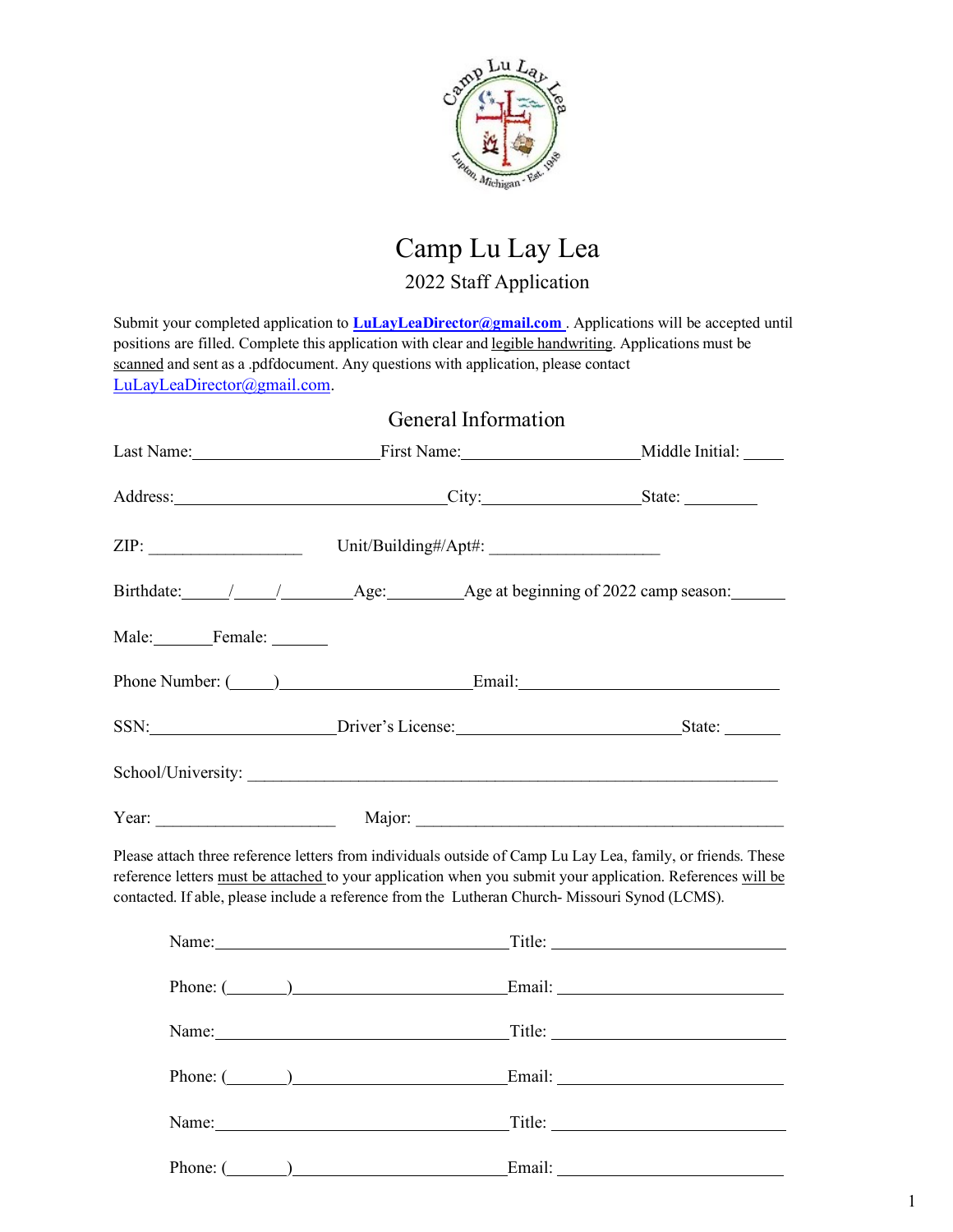Positions Applying for:

1st choice:

 $2<sup>nd</sup> choice:$ 

3rd choice:

- Kitchen Kat (15 years old)
- Counselor in Training (minimum age 17 years old)
- Program Staff (Store, Asst. Store, Archery, Confidence Course, Arts & Crafts) (minimum age 16 years old)
- Directors (Asst. Director (minimum age 21), Program Director (minimum age 21), Asst. Program Director (minimum age 21), Waterfront (minimum age 19), Asst. Waterfront (minimum age 17), Health (minimum age 21), Asst. Health (minimum age 19), Cook (minimum age 20), Asst. Cook (minimum age 17), Maintenance (minimum age 18), Asst.Maintenance (minimum age 16), Media (minimum age 17), Asst. Media (minimum age 16), Chapel (minimum age 17), Asst. Chapel (minimum age 16)
- Counselor (18 and older)

Previously held positions:

Years of Camp Staff Experience: Years of Camper Experience:

Applicants who are available for the entire summer season will be prioritized.

Weeks available: All: or check the following weeks below:

| Staff Training (June 12-18): |                          |
|------------------------------|--------------------------|
| Week 2 (June 26 - July 2):   | Week 1 (June 19-25):     |
| Week 4 (July 10-16):         | Week $3$ (July 3-9):     |
| Week 6 (July 24 - 30):       | Week 5 (July 17-23):     |
|                              | Week 7 (Jul 31 - Aug 6): |

I understand the camp closing is August  $6 - 7$ , and if I am working week 7, I will stay to help close camp. (initial)

Staff T-shirt Size:

What are your hobbies, interests, or activities?

Describe yourself in one or two words?

What is your main strength?

What is your main weakness?

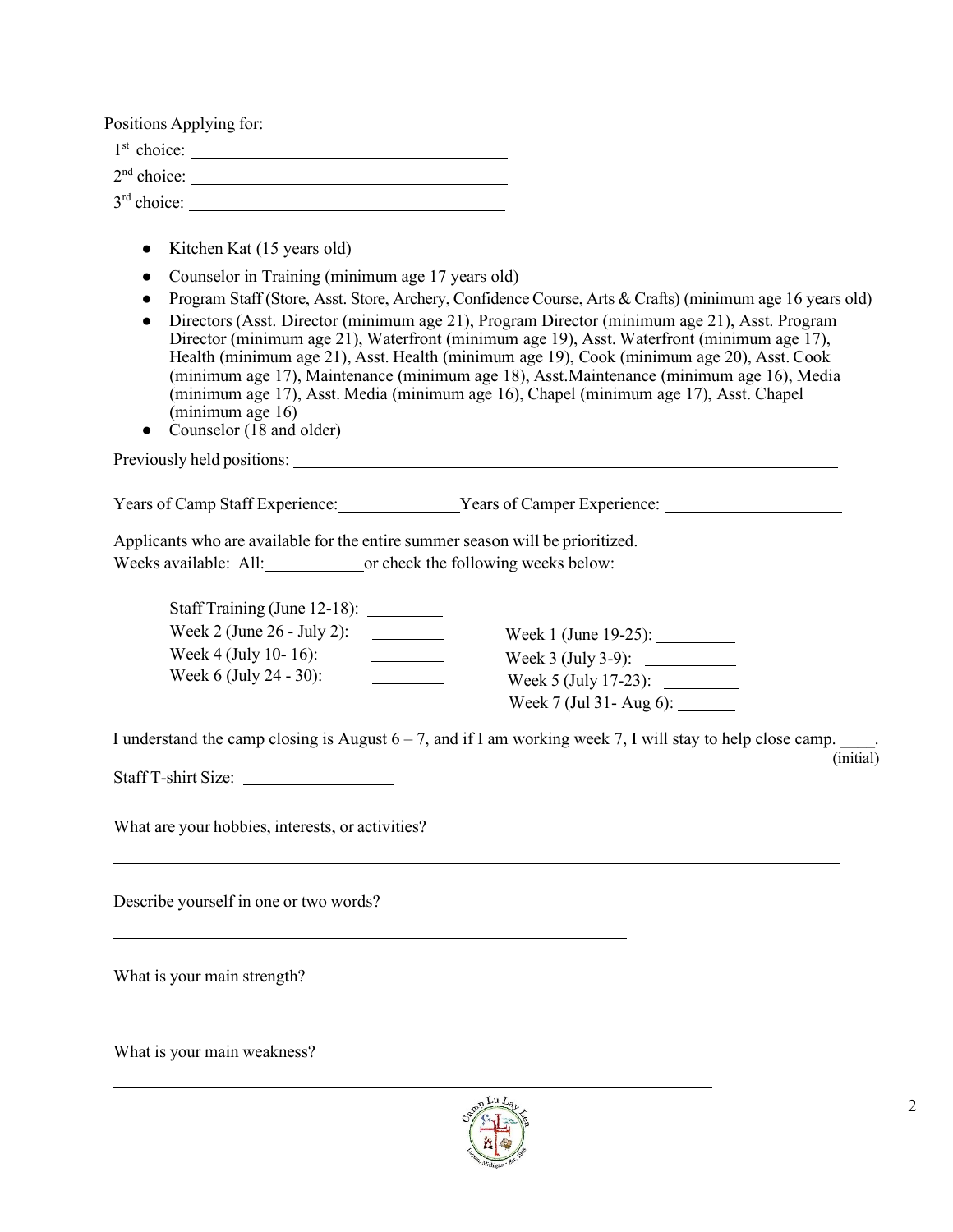Why do you want to work at Camp Lu Lay Lea?

What do you believe your main contribution to Camp Lu Lay Lea would be to ensure an awesome experience for the campers? Why should we hire you?

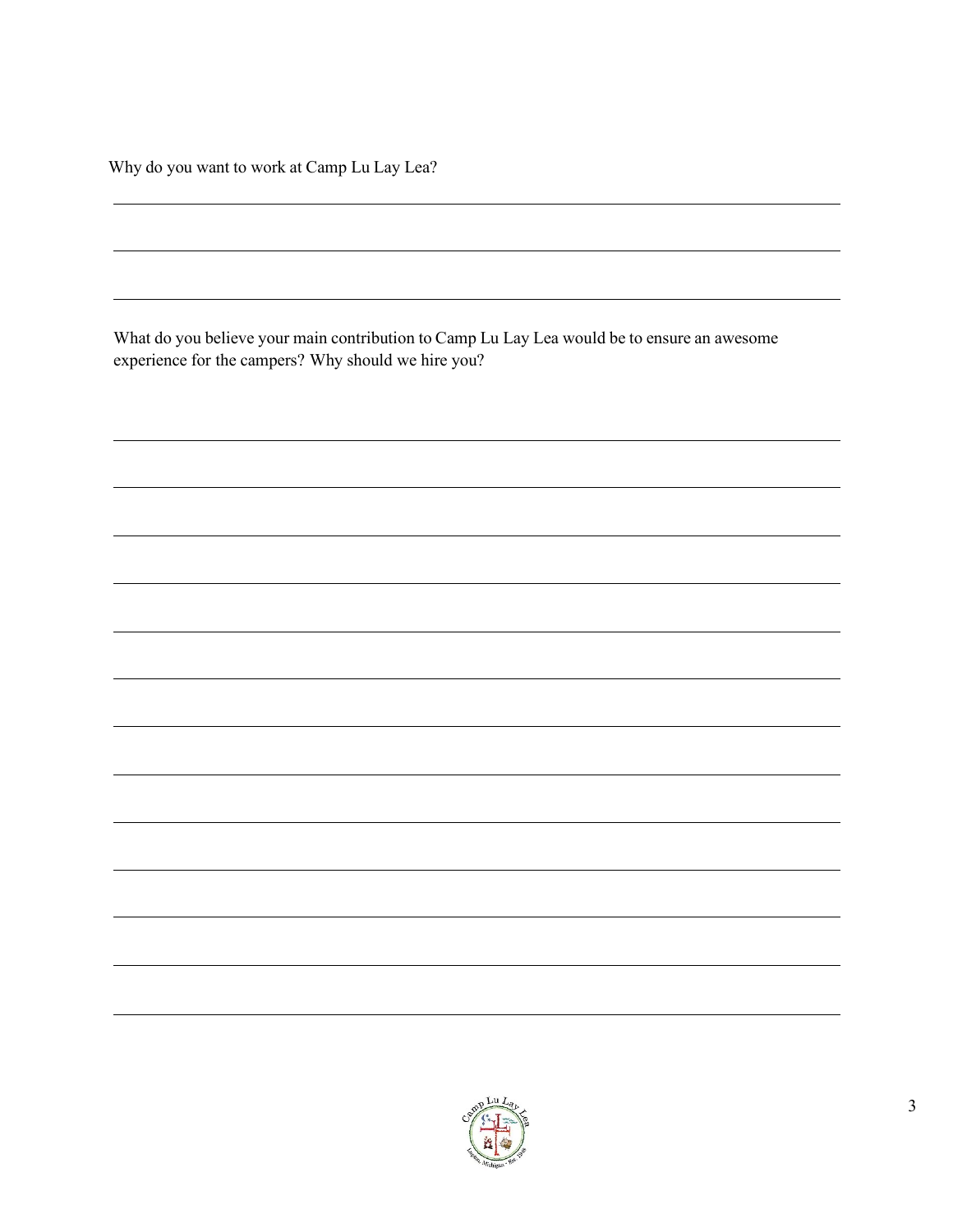## Work History & Background

Please list in chronological order starting with most recent employment

| Company or<br>Organization | <b>Start Date</b> | End Date | Position | Contact<br>Name | Contact<br>Phone<br>Number | Reason for<br>Leaving |
|----------------------------|-------------------|----------|----------|-----------------|----------------------------|-----------------------|
|                            |                   |          |          |                 |                            |                       |
|                            |                   |          |          |                 |                            |                       |
|                            |                   |          |          |                 |                            |                       |
|                            |                   |          |          |                 |                            |                       |
|                            |                   |          |          |                 |                            |                       |
|                            |                   |          |          |                 |                            |                       |
|                            |                   |          |          |                 |                            |                       |
|                            |                   |          |          |                 |                            |                       |

Please identify any training you have, or received, and which organization it came from.

Training: Organization: Expiration Date: / /

Training: Organization: Expiration Date: / /

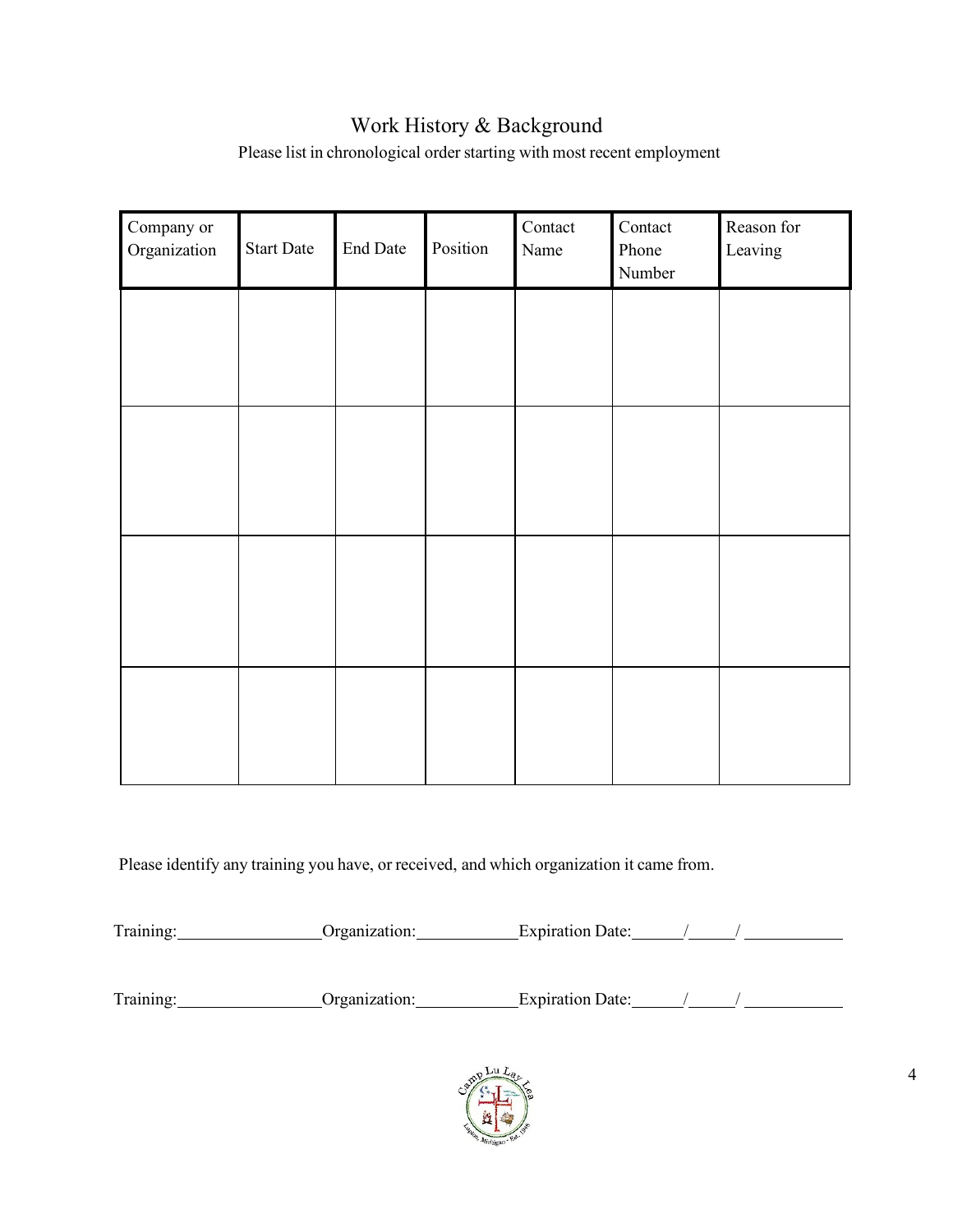| Have you ever been convicted of a felony or misdemeanor? | If yes, then please explain |
|----------------------------------------------------------|-----------------------------|
| including date of occurrence:                            |                             |

If over the age of 18, do you consent to Camp Lu Lay Lea conducting a background check?

If hired, we will be requiring a signed staff contract, faith statement, and proof of vaccination. Do you agree?

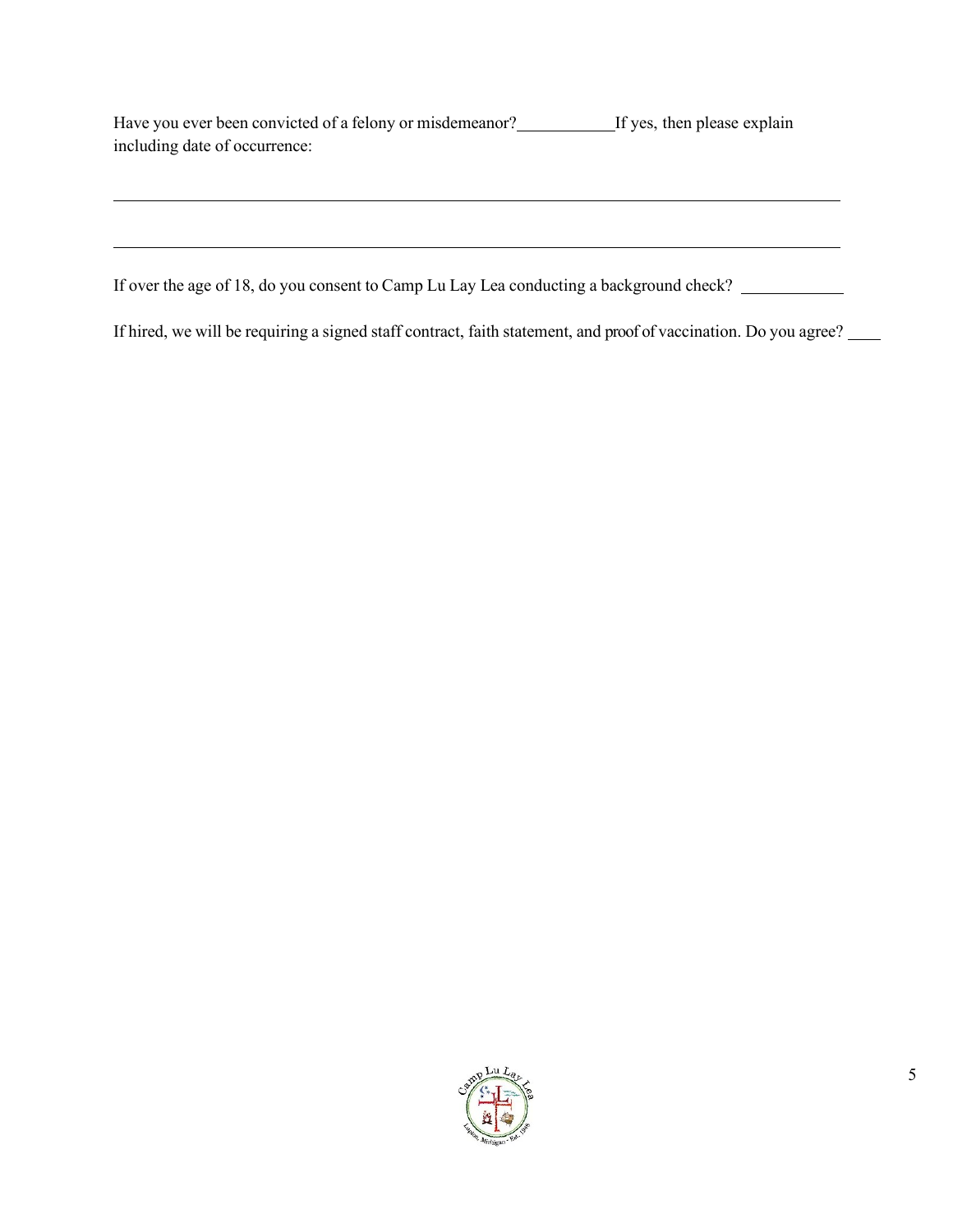## Health Information

|                                                                     |                                                      | Medical Insurance Company: Medical Insurance Company:                                                                                                                                                                          |                                                                                                                                                                                                                                                                                                                                                                                                                                                                                                                                                                                                                                                                                                 |
|---------------------------------------------------------------------|------------------------------------------------------|--------------------------------------------------------------------------------------------------------------------------------------------------------------------------------------------------------------------------------|-------------------------------------------------------------------------------------------------------------------------------------------------------------------------------------------------------------------------------------------------------------------------------------------------------------------------------------------------------------------------------------------------------------------------------------------------------------------------------------------------------------------------------------------------------------------------------------------------------------------------------------------------------------------------------------------------|
|                                                                     |                                                      | Do you have any physical limitations? If yes, please explain:                                                                                                                                                                  |                                                                                                                                                                                                                                                                                                                                                                                                                                                                                                                                                                                                                                                                                                 |
| Health History. Please check any boxes that apply.                  |                                                      |                                                                                                                                                                                                                                |                                                                                                                                                                                                                                                                                                                                                                                                                                                                                                                                                                                                                                                                                                 |
| Convulsions:                                                        |                                                      |                                                                                                                                                                                                                                | Ear Infections: __________ Mumps: _________ Chicken Pox: ______________Rheumatic Fever: ___________<br>Asthma: German Measles: Diabetes: 2012                                                                                                                                                                                                                                                                                                                                                                                                                                                                                                                                                   |
|                                                                     |                                                      | Behavior Issues: Measles: Allergies: Measles: Measles: Measles: Measles: Measles: Measles: Measles: Measles: Measles: Measles: Measles: Measles: Measles: Measles: Measles: Measles: Measles: Measles: Measles: Measles: Measl |                                                                                                                                                                                                                                                                                                                                                                                                                                                                                                                                                                                                                                                                                                 |
|                                                                     |                                                      |                                                                                                                                                                                                                                |                                                                                                                                                                                                                                                                                                                                                                                                                                                                                                                                                                                                                                                                                                 |
| Director upon arrival.<br>Are your immunizations up to date? Yes No |                                                      | Will you be bringing any medications to camp? __________________________________                                                                                                                                               | ** They must be in the original prescription bottle with directions attached and given to the Health<br>Camp Lu Lay Lea is complying with the guidelines and recommendations of the Center for Disease Control, State of<br>Michigan Department of Licensing and Regulatory Affairs, and The District Health Department #2, for and during<br>the 2022 Summer Camp Season. At this time, in compliance with, and pursuant to, the guidelines issued by the CDC<br>and/or by the State of Michigan Department of Regulatory Affairs, and/or by the District Health Department #2<br>(located in West Branch, MI); Camp Lu Lay Lea is recommending that Camp Lu Lay Lea staff be fully vaccinated |
| submitted with your completed application.                          |                                                      |                                                                                                                                                                                                                                | against COVID-19 before entering the Camp Lu Lay Lea Campus. If you are vaccinated, proof of vaccination may be                                                                                                                                                                                                                                                                                                                                                                                                                                                                                                                                                                                 |
| Name:                                                               |                                                      | <b>Emergency Contact</b>                                                                                                                                                                                                       | Phone: (                                                                                                                                                                                                                                                                                                                                                                                                                                                                                                                                                                                                                                                                                        |
|                                                                     | <u> 1989 - Johann Stoff, Amerikaansk politiker (</u> |                                                                                                                                                                                                                                |                                                                                                                                                                                                                                                                                                                                                                                                                                                                                                                                                                                                                                                                                                 |
|                                                                     |                                                      | Email: Work Phone: (<br>Are you the parent or guardian (if under 18): ___________________________________                                                                                                                      |                                                                                                                                                                                                                                                                                                                                                                                                                                                                                                                                                                                                                                                                                                 |